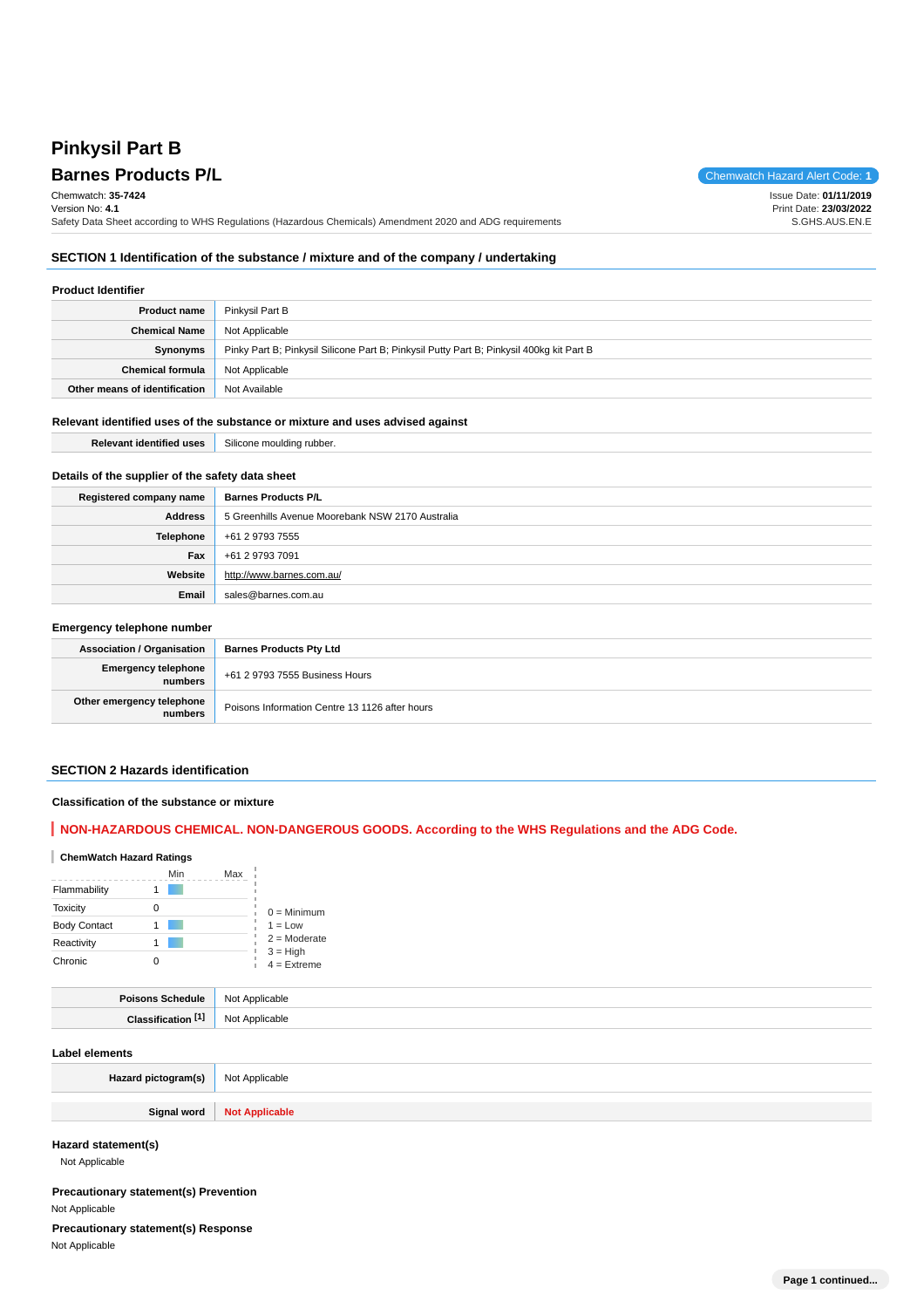#### **Precautionary statement(s) Storage**

#### Not Applicable

**Precautionary statement(s) Disposal**

## Not Applicable

#### **SECTION 3 Composition / information on ingredients**

#### **Substances**

See section below for composition of Mixtures

#### **Mixtures**

| <b>CAS No</b> | %[weight] | Name                                                                                                                                                                                           |
|---------------|-----------|------------------------------------------------------------------------------------------------------------------------------------------------------------------------------------------------|
| Not Available | NotSpec   | polydimethylsiloxane with functional groups and auxiliaries for addition cross-linking                                                                                                         |
| Not Available | 100       | Ingredients determined not to be hazardous                                                                                                                                                     |
| Legend:       |           | 1. Classified by Chemwatch; 2. Classification drawn from HCIS; 3. Classification drawn from Regulation (EU) No 1272/2008 - Annex VI; 4.<br>Classification drawn from C&L * EU IOELVs available |

#### **SECTION 4 First aid measures**

#### **Description of first aid measures**

| <b>Eve Contact</b>  | If this product comes in contact with eyes:<br>▶ Wash out immediately with water.<br>If irritation continues, seek medical attention.<br>Removal of contact lenses after an eye injury should only be undertaken by skilled personnel.                                                                                                                                                                                                                                                         |
|---------------------|------------------------------------------------------------------------------------------------------------------------------------------------------------------------------------------------------------------------------------------------------------------------------------------------------------------------------------------------------------------------------------------------------------------------------------------------------------------------------------------------|
| <b>Skin Contact</b> | If skin or hair contact occurs:<br>Flush skin and hair with running water (and soap if available).<br>Seek medical attention in event of irritation.                                                                                                                                                                                                                                                                                                                                           |
| Inhalation          | If fumes, aerosols or combustion products are inhaled remove from contaminated area.<br>• Other measures are usually unnecessary.                                                                                                                                                                                                                                                                                                                                                              |
| Ingestion           | If swallowed do <b>NOT</b> induce vomiting.<br>If vomiting occurs, lean patient forward or place on left side (head-down position, if possible) to maintain open airway and prevent aspiration.<br>• Observe the patient carefully.<br>Never give liquid to a person showing signs of being sleepy or with reduced awareness; i.e. becoming unconscious.<br>• Give water to rinse out mouth, then provide liquid slowly and as much as casualty can comfortably drink.<br>Seek medical advice. |

#### **Indication of any immediate medical attention and special treatment needed**

Treat symptomatically.

#### **SECTION 5 Firefighting measures**

#### **Extinguishing media**

Foam.

- **Dry chemical powder.**
- ▶ BCF (where regulations permit).
- ▶ Carbon dioxide.
- Water spray or fog Large fires only.

#### **Special hazards arising from the substrate or mixture**

| <b>Fire Incompatibility</b>    | Avoid contamination with oxidising agents i.e. nitrates, oxidising acids, chlorine bleaches, pool chlorine etc. as ignition may result                                                                                                                                                                                                                                                                                                                                          |
|--------------------------------|---------------------------------------------------------------------------------------------------------------------------------------------------------------------------------------------------------------------------------------------------------------------------------------------------------------------------------------------------------------------------------------------------------------------------------------------------------------------------------|
| <b>Advice for firefighters</b> |                                                                                                                                                                                                                                                                                                                                                                                                                                                                                 |
| <b>Fire Fighting</b>           | Alert Fire Brigade and tell them location and nature of hazard.<br>▶ Wear full body protective clothing with breathing apparatus.<br>Prevent, by any means available, spillage from entering drains or water course.<br>► Use water delivered as a fine spray to control fire and cool adjacent area.<br>Avoid spraying water onto liquid pools.<br>DO NOT approach containers suspected to be hot.<br>Cool fire exposed containers with water spray from a protected location. |
| <b>Fire/Explosion Hazard</b>   | Combustible.<br>Slight fire hazard when exposed to heat or flame.<br>Heating may cause expansion or decomposition leading to violent rupture of containers.<br>• On combustion, may emit toxic fumes of carbon monoxide (CO).<br>May emit acrid smoke.<br>Mists containing combustible materials may be explosive.<br>Combustion products include:<br>carbon dioxide (CO2)<br>other pyrolysis products typical of burning organic material.                                     |
| <b>HAZCHEM</b>                 | Not Applicable                                                                                                                                                                                                                                                                                                                                                                                                                                                                  |
|                                |                                                                                                                                                                                                                                                                                                                                                                                                                                                                                 |

### **SECTION 6 Accidental release measures**

**Personal precautions, protective equipment and emergency procedures**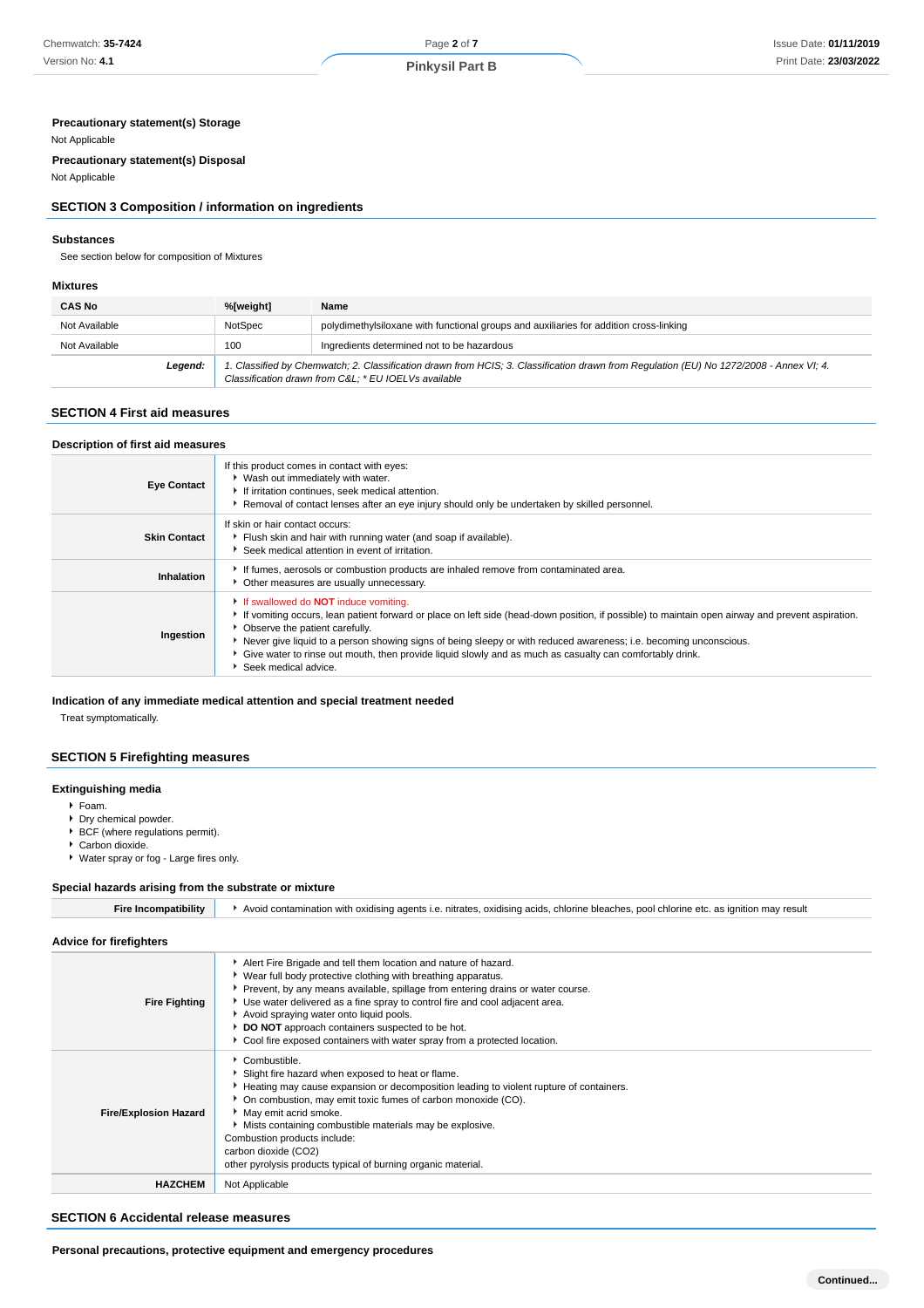## **Environmental precautions**

## See section 12

#### **Methods and material for containment and cleaning up**

| <b>Minor Spills</b> | Remove all ignition sources.<br>Clean up all spills immediately.<br>Avoid breathing vapours and contact with skin and eyes.<br>• Control personal contact with the substance, by using protective equipment.<br>• Contain and absorb spill with sand, earth, inert material or vermiculite.<br>$\triangleright$ Wipe up.<br>Place in a suitable, labelled container for waste disposal. |
|---------------------|-----------------------------------------------------------------------------------------------------------------------------------------------------------------------------------------------------------------------------------------------------------------------------------------------------------------------------------------------------------------------------------------|
| <b>Major Spills</b> | Moderate hazard.<br>Clear area of personnel and move upwind.<br>Alert Fire Brigade and tell them location and nature of hazard.<br>• Wear breathing apparatus plus protective gloves.<br>Prevent, by any means available, spillage from entering drains or water course.<br>No smoking, naked lights or ignition sources.<br>Increase ventilation.                                      |

## **SECTION 7 Handling and storage**

| Chemwatch: 35-7424                                                                   |                                                                                                                                                                                                                                      | Page 3 of 7                                                                                                                                                                                                                                                                                                                                                                                                                                                                                                                                                                                                                                                                                                                                                                                                                                                                                     |                     |               | Issue Date: 01/11/201 |
|--------------------------------------------------------------------------------------|--------------------------------------------------------------------------------------------------------------------------------------------------------------------------------------------------------------------------------------|-------------------------------------------------------------------------------------------------------------------------------------------------------------------------------------------------------------------------------------------------------------------------------------------------------------------------------------------------------------------------------------------------------------------------------------------------------------------------------------------------------------------------------------------------------------------------------------------------------------------------------------------------------------------------------------------------------------------------------------------------------------------------------------------------------------------------------------------------------------------------------------------------|---------------------|---------------|-----------------------|
| Version No: 4.1                                                                      |                                                                                                                                                                                                                                      | <b>Pinkysil Part B</b>                                                                                                                                                                                                                                                                                                                                                                                                                                                                                                                                                                                                                                                                                                                                                                                                                                                                          |                     |               | Print Date: 23/03/202 |
|                                                                                      |                                                                                                                                                                                                                                      |                                                                                                                                                                                                                                                                                                                                                                                                                                                                                                                                                                                                                                                                                                                                                                                                                                                                                                 |                     |               |                       |
| See section 8                                                                        |                                                                                                                                                                                                                                      |                                                                                                                                                                                                                                                                                                                                                                                                                                                                                                                                                                                                                                                                                                                                                                                                                                                                                                 |                     |               |                       |
| <b>Environmental precautions</b><br>See section 12                                   |                                                                                                                                                                                                                                      |                                                                                                                                                                                                                                                                                                                                                                                                                                                                                                                                                                                                                                                                                                                                                                                                                                                                                                 |                     |               |                       |
|                                                                                      |                                                                                                                                                                                                                                      |                                                                                                                                                                                                                                                                                                                                                                                                                                                                                                                                                                                                                                                                                                                                                                                                                                                                                                 |                     |               |                       |
| Methods and material for containment and cleaning up                                 |                                                                                                                                                                                                                                      |                                                                                                                                                                                                                                                                                                                                                                                                                                                                                                                                                                                                                                                                                                                                                                                                                                                                                                 |                     |               |                       |
| <b>Minor Spills</b>                                                                  | Remove all ignition sources.<br>Clean up all spills immediately.<br>▶ Wipe up.                                                                                                                                                       | Avoid breathing vapours and contact with skin and eyes.<br>Control personal contact with the substance, by using protective equipment.<br>Contain and absorb spill with sand, earth, inert material or vermiculite.<br>Place in a suitable, labelled container for waste disposal.                                                                                                                                                                                                                                                                                                                                                                                                                                                                                                                                                                                                              |                     |               |                       |
| <b>Major Spills</b>                                                                  | Moderate hazard.<br>Clear area of personnel and move upwind.<br>• Wear breathing apparatus plus protective gloves.<br>No smoking, naked lights or ignition sources.<br>Increase ventilation.                                         | Alert Fire Brigade and tell them location and nature of hazard.<br>Prevent, by any means available, spillage from entering drains or water course.                                                                                                                                                                                                                                                                                                                                                                                                                                                                                                                                                                                                                                                                                                                                              |                     |               |                       |
| Personal Protective Equipment advice is contained in Section 8 of the SDS.           |                                                                                                                                                                                                                                      |                                                                                                                                                                                                                                                                                                                                                                                                                                                                                                                                                                                                                                                                                                                                                                                                                                                                                                 |                     |               |                       |
|                                                                                      |                                                                                                                                                                                                                                      |                                                                                                                                                                                                                                                                                                                                                                                                                                                                                                                                                                                                                                                                                                                                                                                                                                                                                                 |                     |               |                       |
| <b>SECTION 7 Handling and storage</b>                                                |                                                                                                                                                                                                                                      |                                                                                                                                                                                                                                                                                                                                                                                                                                                                                                                                                                                                                                                                                                                                                                                                                                                                                                 |                     |               |                       |
| Precautions for safe handling                                                        |                                                                                                                                                                                                                                      |                                                                                                                                                                                                                                                                                                                                                                                                                                                                                                                                                                                                                                                                                                                                                                                                                                                                                                 |                     |               |                       |
|                                                                                      |                                                                                                                                                                                                                                      | DO NOT allow clothing wet with material to stay in contact with skin                                                                                                                                                                                                                                                                                                                                                                                                                                                                                                                                                                                                                                                                                                                                                                                                                            |                     |               |                       |
| Safe handling                                                                        | Avoid all personal contact, including inhalation.<br>Use in a well-ventilated area.<br>Prevent concentration in hollows and sumps.<br>Avoid smoking, naked lights or ignition sources.<br>Avoid contact with incompatible materials. | • Wear protective clothing when risk of exposure occurs.<br>DO NOT enter confined spaces until atmosphere has been checked.                                                                                                                                                                                                                                                                                                                                                                                                                                                                                                                                                                                                                                                                                                                                                                     |                     |               |                       |
| <b>Other information</b>                                                             | Store in original containers.<br>Keep containers securely sealed.<br>No smoking, naked lights or ignition sources.<br>Store in a cool, dry, well-ventilated area.                                                                    | Store away from incompatible materials and foodstuff containers.<br>Protect containers against physical damage and check regularly for leaks.<br>▶ Observe manufacturer's storage and handling recommendations contained within this SDS.                                                                                                                                                                                                                                                                                                                                                                                                                                                                                                                                                                                                                                                       |                     |               |                       |
|                                                                                      |                                                                                                                                                                                                                                      |                                                                                                                                                                                                                                                                                                                                                                                                                                                                                                                                                                                                                                                                                                                                                                                                                                                                                                 |                     |               |                       |
| Conditions for safe storage, including any incompatibilities                         | Metal can or drum                                                                                                                                                                                                                    |                                                                                                                                                                                                                                                                                                                                                                                                                                                                                                                                                                                                                                                                                                                                                                                                                                                                                                 |                     |               |                       |
| Suitable container                                                                   | Packaging as recommended by manufacturer.<br>۰.                                                                                                                                                                                      | Check all containers are clearly labelled and free from leaks.                                                                                                                                                                                                                                                                                                                                                                                                                                                                                                                                                                                                                                                                                                                                                                                                                                  |                     |               |                       |
| <b>Storage incompatibility</b>                                                       | Avoid contamination of water, foodstuffs, feed or seed.<br>Avoid strong acids, bases.<br>Avoid reaction with oxidising agents                                                                                                        |                                                                                                                                                                                                                                                                                                                                                                                                                                                                                                                                                                                                                                                                                                                                                                                                                                                                                                 |                     |               |                       |
| <b>SECTION 8 Exposure controls / personal protection</b>                             |                                                                                                                                                                                                                                      |                                                                                                                                                                                                                                                                                                                                                                                                                                                                                                                                                                                                                                                                                                                                                                                                                                                                                                 |                     |               |                       |
| <b>Control parameters</b>                                                            |                                                                                                                                                                                                                                      |                                                                                                                                                                                                                                                                                                                                                                                                                                                                                                                                                                                                                                                                                                                                                                                                                                                                                                 |                     |               |                       |
| <b>Occupational Exposure Limits (OEL)</b><br><b>INGREDIENT DATA</b><br>Not Available |                                                                                                                                                                                                                                      |                                                                                                                                                                                                                                                                                                                                                                                                                                                                                                                                                                                                                                                                                                                                                                                                                                                                                                 |                     |               |                       |
| <b>Emergency Limits</b>                                                              |                                                                                                                                                                                                                                      |                                                                                                                                                                                                                                                                                                                                                                                                                                                                                                                                                                                                                                                                                                                                                                                                                                                                                                 |                     |               |                       |
| Ingredient                                                                           | TEEL-1                                                                                                                                                                                                                               | TEEL-2                                                                                                                                                                                                                                                                                                                                                                                                                                                                                                                                                                                                                                                                                                                                                                                                                                                                                          |                     | TEEL-3        |                       |
| Pinkysil Part B                                                                      | Not Available                                                                                                                                                                                                                        | Not Available                                                                                                                                                                                                                                                                                                                                                                                                                                                                                                                                                                                                                                                                                                                                                                                                                                                                                   |                     | Not Available |                       |
| Ingredient                                                                           | <b>Original IDLH</b>                                                                                                                                                                                                                 |                                                                                                                                                                                                                                                                                                                                                                                                                                                                                                                                                                                                                                                                                                                                                                                                                                                                                                 | <b>Revised IDLH</b> |               |                       |
| Pinkysil Part B                                                                      | Not Available                                                                                                                                                                                                                        |                                                                                                                                                                                                                                                                                                                                                                                                                                                                                                                                                                                                                                                                                                                                                                                                                                                                                                 | Not Available       |               |                       |
| <b>Exposure controls</b>                                                             |                                                                                                                                                                                                                                      |                                                                                                                                                                                                                                                                                                                                                                                                                                                                                                                                                                                                                                                                                                                                                                                                                                                                                                 |                     |               |                       |
| Appropriate engineering<br>controls                                                  | The basic types of engineering controls are:                                                                                                                                                                                         | Engineering controls are used to remove a hazard or place a barrier between the worker and the hazard. Well-designed engineering controls can<br>be highly effective in protecting workers and will typically be independent of worker interactions to provide this high level of protection.<br>Process controls which involve changing the way a job activity or process is done to reduce the risk.<br>Enclosure and/or isolation of emission source which keeps a selected hazard "physically" away from the worker and ventilation that strategically<br>"adds" and "removes" air in the work environment. Ventilation can remove or dilute an air contaminant if designed properly. The design of a<br>ventilation system must match the particular process and chemical or contaminant in use.<br>Employers may need to use multiple types of controls to prevent employee overexposure. |                     |               |                       |

### **Conditions for safe storage, including any incompatibilities**

| senanceno for ouro otorugo; moraamg any moompatismicoo |                                                                                                                                    |
|--------------------------------------------------------|------------------------------------------------------------------------------------------------------------------------------------|
| Suitable container                                     | Metal can or drum<br>Packaging as recommended by manufacturer.<br>• Check all containers are clearly labelled and free from leaks. |
| Storage incompatibility                                | Avoid contamination of water, foodstuffs, feed or seed.<br>Avoid strong acids, bases.<br>Avoid reaction with oxidising agents      |

#### **SECTION 8 Exposure controls / personal protection**

#### **Control parameters**

| <b>Occupational Exposure Limits (OEL)</b> |  |  |
|-------------------------------------------|--|--|
|                                           |  |  |

#### **INGREDIENT DATA**

| Ingredient      | TEEL-1               | TEEL-2        |                     | TEEL-3        |
|-----------------|----------------------|---------------|---------------------|---------------|
| Pinkysil Part B | Not Available        | Not Available |                     | Not Available |
| Ingredient      | <b>Original IDLH</b> |               | <b>Revised IDLH</b> |               |
| Pinkysil Part B | Not Available        |               | Not Available       |               |

#### **Exposure controls**

|                         | Engineering controls are used to remove a hazard or place a barrier between the worker and the hazard. Well-designed engineering controls can<br>be highly effective in protecting workers and will typically be independent of worker interactions to provide this high level of protection.<br>The basic types of engineering controls are: |
|-------------------------|-----------------------------------------------------------------------------------------------------------------------------------------------------------------------------------------------------------------------------------------------------------------------------------------------------------------------------------------------|
| Appropriate engineering | Process controls which involve changing the way a job activity or process is done to reduce the risk.                                                                                                                                                                                                                                         |
| controls                | Enclosure and/or isolation of emission source which keeps a selected hazard "physically" away from the worker and ventilation that strategically                                                                                                                                                                                              |
|                         | "adds" and "removes" air in the work environment. Ventilation can remove or dilute an air contaminant if designed properly. The design of a                                                                                                                                                                                                   |
|                         | ventilation system must match the particular process and chemical or contaminant in use.                                                                                                                                                                                                                                                      |
|                         | Employers may need to use multiple types of controls to prevent employee overexposure.                                                                                                                                                                                                                                                        |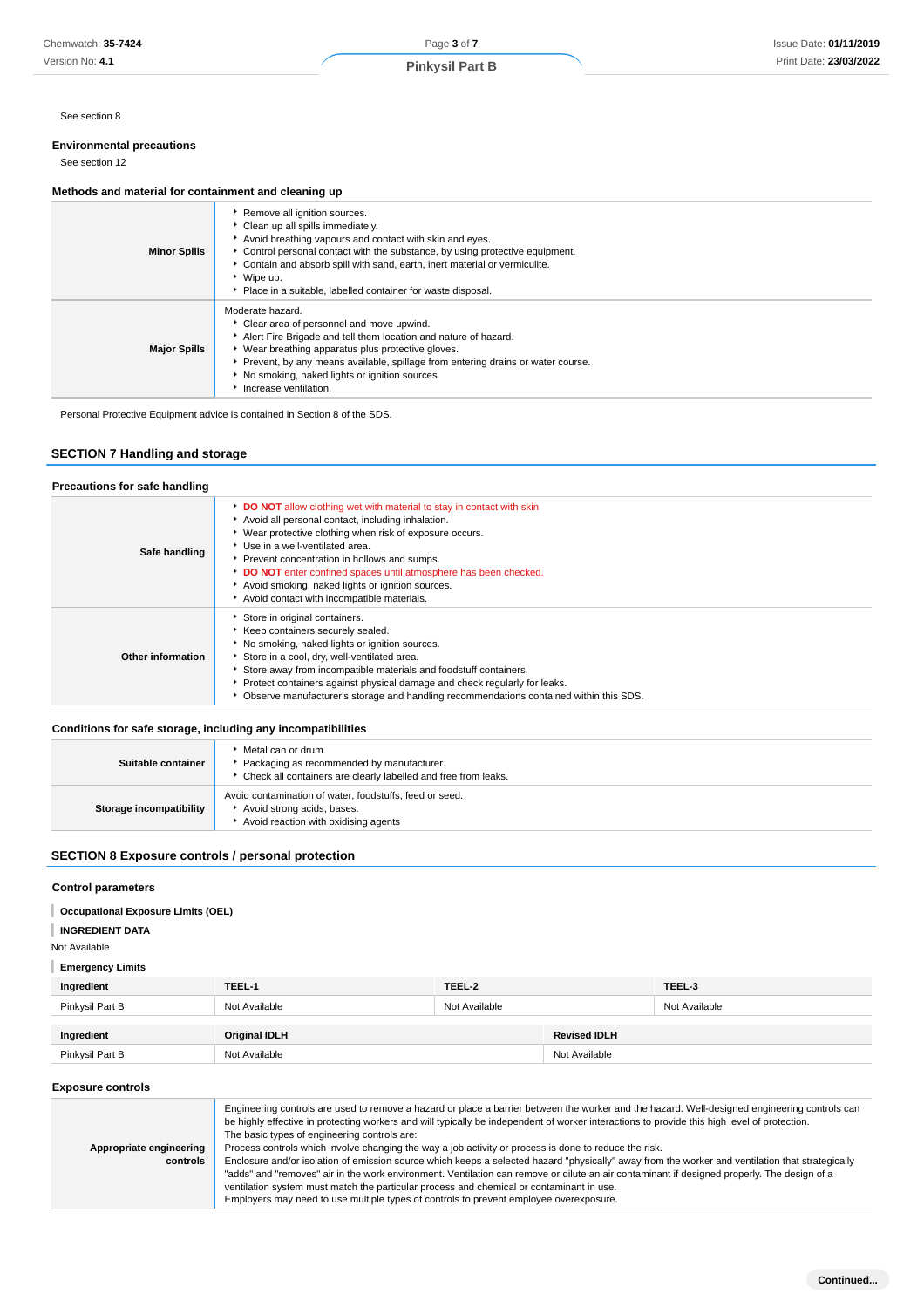Page **4** of **7**

## **Pinkysil Part B**

| <b>Personal protection</b> |                                                                                                                                                                                                                                                                                                                                                                                                                                                                                                                                                                                                                                                                                                                                                                                                                                                                          |
|----------------------------|--------------------------------------------------------------------------------------------------------------------------------------------------------------------------------------------------------------------------------------------------------------------------------------------------------------------------------------------------------------------------------------------------------------------------------------------------------------------------------------------------------------------------------------------------------------------------------------------------------------------------------------------------------------------------------------------------------------------------------------------------------------------------------------------------------------------------------------------------------------------------|
| Eye and face protection    | Safety glasses with side shields<br>Chemical goggles.<br>▶ Contact lenses may pose a special hazard; soft contact lenses may absorb and concentrate irritants. A written policy document, describing<br>the wearing of lenses or restrictions on use, should be created for each workplace or task. This should include a review of lens absorption<br>and adsorption for the class of chemicals in use and an account of injury experience. Medical and first-aid personnel should be trained in<br>their removal and suitable equipment should be readily available. In the event of chemical exposure, begin eye irrigation immediately and<br>remove contact lens as soon as practicable. Lens should be removed at the first signs of eye redness or irritation - lens should be removed in<br>a clean environment only after workers have washed hands thoroughly. |
| <b>Skin protection</b>     | See Hand protection below                                                                                                                                                                                                                                                                                                                                                                                                                                                                                                                                                                                                                                                                                                                                                                                                                                                |
| Hands/feet protection      | Wear general protective gloves, eg. light weight rubber gloves.<br>The selection of suitable gloves does not only depend on the material, but also on further marks of quality which vary from manufacturer to<br>manufacturer. Where the chemical is a preparation of several substances, the resistance of the glove material can not be calculated in advance<br>and has therefore to be checked prior to the application.<br>The exact break through time for substances has to be obtained from the manufacturer of the protective gloves and has to be observed when<br>making a final choice.<br>Personal hygiene is a key element of effective hand care. Gloves must only be worn on clean hands. After using gloves, hands should be<br>washed and dried thoroughly. Application of a non-perfumed moisturiser is recommended.                                 |
| <b>Body protection</b>     | See Other protection below                                                                                                                                                                                                                                                                                                                                                                                                                                                                                                                                                                                                                                                                                                                                                                                                                                               |
| Other protection           | No special equipment needed when handling small quantities.<br><b>OTHERWISE:</b><br>• Overalls.<br><b>Barrier cream.</b><br>Eyewash unit.                                                                                                                                                                                                                                                                                                                                                                                                                                                                                                                                                                                                                                                                                                                                |

## **SECTION 9 Physical and chemical properties**

## **Information on basic physical and chemical properties**

| Appearance                                      | Neon pink odourless liquid; does not mix with water. |                                            |                |
|-------------------------------------------------|------------------------------------------------------|--------------------------------------------|----------------|
|                                                 |                                                      |                                            |                |
| <b>Physical state</b>                           | Liquid                                               | Relative density (Water = 1)               | 1.1            |
| Odour                                           | Not Available                                        | Partition coefficient n-octanol<br>/ water | Not Available  |
| <b>Odour threshold</b>                          | Not Available                                        | Auto-ignition temperature (°C)             | >400           |
| pH (as supplied)                                | Not Applicable                                       | <b>Decomposition temperature</b>           | Not Available  |
| Melting point / freezing point<br>(°C)          | Not Available                                        | Viscosity (cSt)                            | 2500 @ 20 C    |
| Initial boiling point and boiling<br>range (°C) | Not Available                                        | Molecular weight (g/mol)                   | Not Applicable |
| Flash point (°C)                                | >250                                                 | <b>Taste</b>                               | Not Available  |
| <b>Evaporation rate</b>                         | Not Available                                        | <b>Explosive properties</b>                | Not Available  |
| Flammability                                    | Not Applicable                                       | <b>Oxidising properties</b>                | Not Available  |
| Upper Explosive Limit (%)                       | 75.6                                                 | Surface Tension (dyn/cm or<br>$mN/m$ )     | Not Available  |
| Lower Explosive Limit (%)                       | 4                                                    | <b>Volatile Component (%vol)</b>           | Not Available  |
| Vapour pressure (kPa)                           | Not Available                                        | Gas group                                  | Not Available  |
| Solubility in water                             | Immiscible                                           | pH as a solution (Not<br>Available%)       | Not Applicable |
| Vapour density $(Air = 1)$                      | Not Available                                        | VOC g/L                                    | Not Available  |

#### **SECTION 10 Stability and reactivity**

| Reactivity                            | See section 7                                                             |
|---------------------------------------|---------------------------------------------------------------------------|
| <b>Chemical stability</b>             | Product is considered stable and hazardous polymerisation will not occur. |
| Possibility of hazardous<br>reactions | See section 7                                                             |
| <b>Conditions to avoid</b>            | See section 7                                                             |
| Incompatible materials                | See section 7                                                             |
| Hazardous decomposition<br>products   | See section 5                                                             |

#### **SECTION 11 Toxicological information**

# **Information on toxicological effects**

Inhaled Acute effects from inhalation of high vapour concentrations may be chest and nasal irritation with coughing, sneezing, headache and even nausea.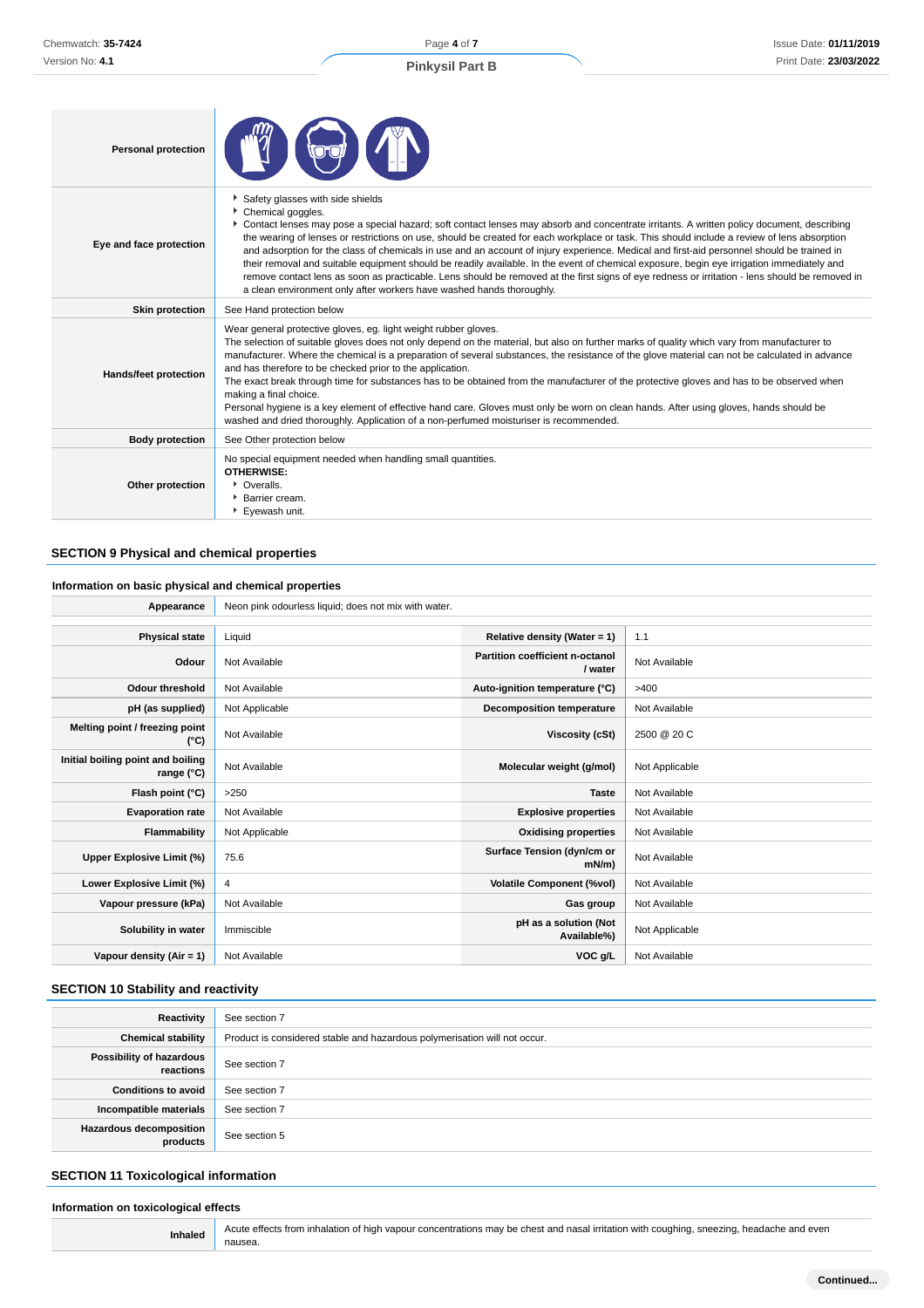| Ingestion                 | Ingestion may result in nausea, abdominal irritation, pain and vomiting                                                                                                                                                                   |                       |   |
|---------------------------|-------------------------------------------------------------------------------------------------------------------------------------------------------------------------------------------------------------------------------------------|-----------------------|---|
| <b>Skin Contact</b>       | The material may cause skin irritation after prolonged or repeated exposure and may produce on contact skin redness, swelling, the production of<br>vesicles, scaling and thickening of the skin.                                         |                       |   |
| Eye                       | The material may be irritating to the eye, with prolonged contact causing inflammation. Repeated or prolonged exposure to irritants may produce<br>conjunctivitis.                                                                        |                       |   |
| Chronic                   | Long-term exposure to the product is not thought to produce chronic effects adverse to the health (as classified by EC Directives using animal<br>models); nevertheless exposure by all routes should be minimised as a matter of course. |                       |   |
|                           |                                                                                                                                                                                                                                           |                       |   |
|                           | <b>TOXICITY</b>                                                                                                                                                                                                                           | <b>IRRITATION</b>     |   |
| <b>Pinkysil Part B</b>    | Not Available<br>Not Available                                                                                                                                                                                                            |                       |   |
| Legend:                   | 1. Value obtained from Europe ECHA Registered Substances - Acute toxicity 2.* Value obtained from manufacturer's SDS. Unless otherwise<br>specified data extracted from RTECS - Register of Toxic Effect of chemical Substances           |                       |   |
|                           |                                                                                                                                                                                                                                           |                       |   |
| <b>Acute Toxicity</b>     | ×                                                                                                                                                                                                                                         | Carcinogenicity       | × |
| Skin Irritation/Corrosion |                                                                                                                                                                                                                                           | <b>Reproductivity</b> |   |

| <b>Skin Irritation/Corrosion</b>            | × | Reproductivity                  | ∽                                                                                                                                                                   |
|---------------------------------------------|---|---------------------------------|---------------------------------------------------------------------------------------------------------------------------------------------------------------------|
| <b>Serious Eye Damage/Irritation</b>        | × | <b>STOT - Single Exposure</b>   | ∽                                                                                                                                                                   |
| <b>Respiratory or Skin</b><br>sensitisation | ↗ | <b>STOT - Repeated Exposure</b> | ж                                                                                                                                                                   |
| <b>Mutagenicity</b>                         | × | <b>Aspiration Hazard</b>        |                                                                                                                                                                     |
|                                             |   | Legend:                         | $\blacktriangleright$ - Data either not available or does not fill the criteria for classification<br>$\blacktriangleright$ - Data available to make classification |

#### **SECTION 12 Ecological information**

#### **Toxicity Pinkysil Part B Endpoint Test Duration (hr) Species Value Source** Not<br>Available Not Not Available Not Available Not Available Not Available Not Available Not Ava<br>Available Ava Available Not Available **Legend:** Extracted from 1. IUCLID Toxicity Data 2. Europe ECHA Registered Substances - Ecotoxicological Information - Aquatic Toxicity 4. US EPA, Ecotox database - Aquatic Toxicity Data 5. ECETOC Aquatic Hazard Assessment Data 6. NITE (Japan) - Bioconcentration Data 7. METI (Japan) - Bioconcentration Data 8. Vendor Data

#### **DO NOT** discharge into sewer or waterways.

#### **Persistence and degradability**

| Ingredient                       | Persistence: Water/Soil               | Persistence: Air                      |  |
|----------------------------------|---------------------------------------|---------------------------------------|--|
|                                  | No Data available for all ingredients | No Data available for all ingredients |  |
|                                  |                                       |                                       |  |
| <b>Bioaccumulative potential</b> |                                       |                                       |  |
| Ingredient                       | <b>Bioaccumulation</b>                |                                       |  |
|                                  | No Data available for all ingredients |                                       |  |
|                                  |                                       |                                       |  |
| Mobility in soil                 |                                       |                                       |  |
| Ingredient                       | Mobility                              |                                       |  |
|                                  | No Data available for all ingredients |                                       |  |

#### **SECTION 13 Disposal considerations**

| Waste treatment methods      |                                                                                                                                                                                                                                                                                                                                                                                                                                                                                                                                                                                                        |  |  |  |
|------------------------------|--------------------------------------------------------------------------------------------------------------------------------------------------------------------------------------------------------------------------------------------------------------------------------------------------------------------------------------------------------------------------------------------------------------------------------------------------------------------------------------------------------------------------------------------------------------------------------------------------------|--|--|--|
| Product / Packaging disposal | DO NOT allow wash water from cleaning or process equipment to enter drains.<br>It may be necessary to collect all wash water for treatment before disposal.<br>In all cases disposal to sewer may be subject to local laws and regulations and these should be considered first.<br>Where in doubt contact the responsible authority.<br>▶ Recycle wherever possible or consult manufacturer for recycling options.<br>Consult State Land Waste Authority for disposal.<br>Bury or incinerate residue at an approved site.<br>Recycle containers if possible, or dispose of in an authorised landfill. |  |  |  |

## **SECTION 14 Transport information**

#### **Labels Required**

| --------------       |                          |  |
|----------------------|--------------------------|--|
| <b>Marine Pollut</b> | <b>NO</b>                |  |
| JCHEM                | $N \cap$<br>: Applicable |  |

### **Land transport (ADG): NOT REGULATED FOR TRANSPORT OF DANGEROUS GOODS**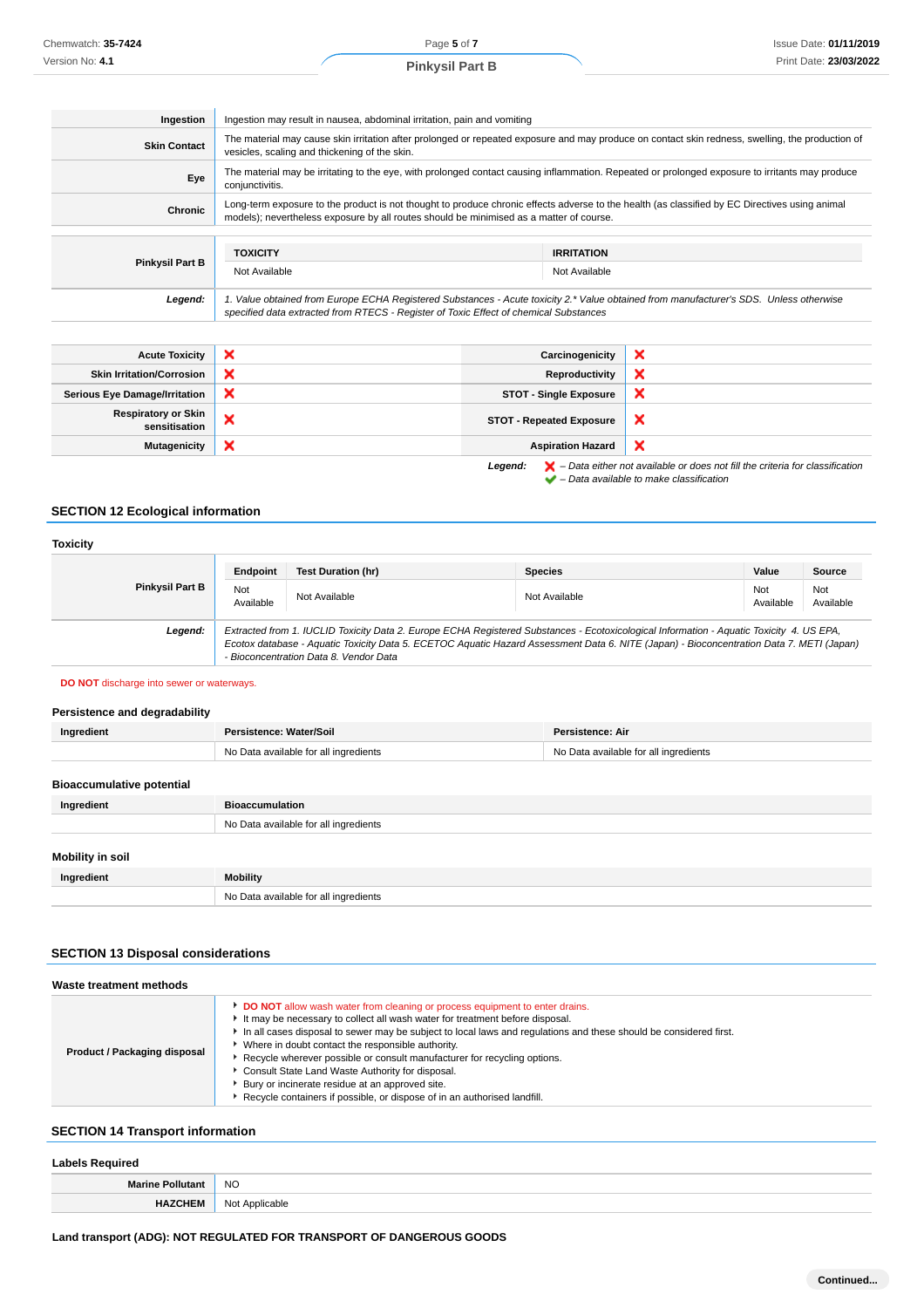#### **Air transport (ICAO-IATA / DGR): NOT REGULATED FOR TRANSPORT OF DANGEROUS GOODS**

#### **Sea transport (IMDG-Code / GGVSee): NOT REGULATED FOR TRANSPORT OF DANGEROUS GOODS**

**Transport in bulk according to Annex II of MARPOL and the IBC code**

Not Applicable

#### **Transport in bulk in accordance with MARPOL Annex V and the IMSBC Code**

| <b>Product name</b>                               | Group            |  |  |  |
|---------------------------------------------------|------------------|--|--|--|
| Transport in bulk in accordance with the ICG Code |                  |  |  |  |
| <b>Product name</b>                               | <b>Ship Type</b> |  |  |  |

#### **SECTION 15 Regulatory information**

#### **Safety, health and environmental regulations / legislation specific for the substance or mixture**

#### **National Inventory Status**

| <b>National Inventory</b>                          | <b>Status</b>                                                                                                                                                                                     |  |
|----------------------------------------------------|---------------------------------------------------------------------------------------------------------------------------------------------------------------------------------------------------|--|
| Australia - AIIC / Australia<br>Non-Industrial Use | Not Available                                                                                                                                                                                     |  |
| Canada - DSL                                       | Not Available                                                                                                                                                                                     |  |
| Canada - NDSL                                      | Not Available                                                                                                                                                                                     |  |
| China - IECSC                                      | Not Available                                                                                                                                                                                     |  |
| Europe - EINEC / ELINCS / NLP                      | Not Available                                                                                                                                                                                     |  |
| Japan - ENCS                                       | Not Available                                                                                                                                                                                     |  |
| Korea - KECI                                       | Not Available                                                                                                                                                                                     |  |
| New Zealand - NZIoC                                | Not Available                                                                                                                                                                                     |  |
| Philippines - PICCS                                | Not Available                                                                                                                                                                                     |  |
| USA - TSCA                                         | Not Available                                                                                                                                                                                     |  |
| Taiwan - TCSI                                      | Not Available                                                                                                                                                                                     |  |
| Mexico - INSQ                                      | Not Available                                                                                                                                                                                     |  |
| Vietnam - NCI                                      | Not Available                                                                                                                                                                                     |  |
| Russia - FBEPH                                     | Not Available                                                                                                                                                                                     |  |
| Legend:                                            | Yes = All CAS declared ingredients are on the inventory<br>No = One or more of the CAS listed ingredients are not on the inventory. These ingredients may be exempt or will require registration. |  |

#### **SECTION 16 Other information**

|         | ,,,<br>71.<br>. |
|---------|-----------------|
| mu<br>. | $\lambda$<br>.  |

#### **SDS Version Summary**

| Version | Date of Update | <b>Sections Updated</b>                                                        |
|---------|----------------|--------------------------------------------------------------------------------|
|         | 27/05/2013     | Storage (storage incompatibility), Supplier Information                        |
|         | 01/11/2019     | One-off system update. NOTE: This may or may not change the GHS classification |

#### **Other information**

Classification of the preparation and its individual components has drawn on official and authoritative sources as well as independent review by the Chemwatch Classification committee using available literature references.

The SDS is a Hazard Communication tool and should be used to assist in the Risk Assessment. Many factors determine whether the reported Hazards are Risks in the workplace or other settings. Risks may be determined by reference to Exposures Scenarios. Scale of use, frequency of use and current or available engineering controls must be considered.

#### **Definitions and abbreviations**

- PC-TWA: Permissible Concentration-Time Weighted Average PC-STEL: Permissible Concentration-Short Term Exposure Limit IARC: International Agency for Research on Cancer ACGIH: American Conference of Governmental Industrial Hygienists STEL: Short Term Exposure Limit TEEL: Temporary Emergency Exposure Limit。 IDLH: Immediately Dangerous to Life or Health Concentrations ES: Exposure Standard OSF: Odour Safety Factor
- NOAEL :No Observed Adverse Effect Level
- LOAEL: Lowest Observed Adverse Effect Level
- TLV: Threshold Limit Value
- LOD: Limit Of Detection
- OTV: Odour Threshold Value
- BCF: BioConcentration Factors
- BEI: Biological Exposure Index
- AIIC: Australian Inventory of Industrial Chemicals